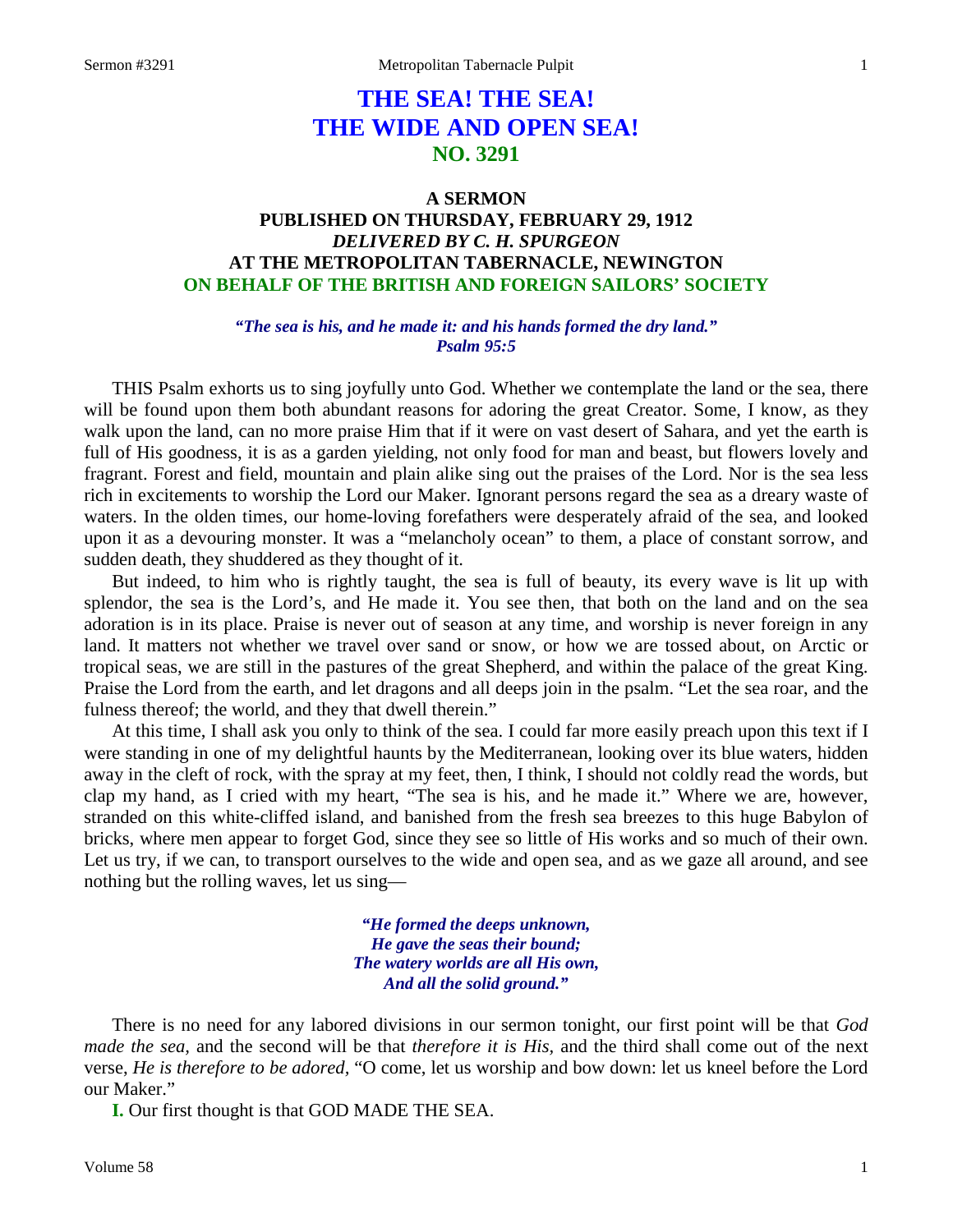Somebody made it, and *who else could have made it but God?* It is not often that you find a seafaring man who is an atheist. Addison tells us of a time when he was on board a ship, and there was a passenger on deck who was an infidel He was reported to the captain as an atheist, and neither he nor the sailors could make out what sort of a strange fish that might be, and asked him what he meant. They were told that he did not believe in a God. A storm coming on, the men proposed that they should pitch him overboard, seeing he did not believe in God Almighty, but he was soon cured of his unbelief, for, when things looked threatening, the first person who was down on his knees, crying for mercy in great terror, was the precious atheist, who soon got rid of his atheism when he felt in danger of his life.

A little while ago, a Christian minister crossing to America was walking the deck with a gentleman who called himself an atheist. It was a very bad night, and the vessel had to steam on in the teeth of a head wind. It would have been fatal to let her drift. The captain said, "We cannot keep any watch, we must drive ahead, and if we do run into an iceberg, there's an end of us." Our friend, who believed in a God, hearing this, said that he should turn in, and go to sleep, his companion declared that he could not think of doing any such thing, he should not like to die in his sleep, and so he would walk the deck, rough as it was.

All night long he who had no God was cold and wet with watching, and fretting, and worrying, because he was afraid he should die, while my friend slept sweetly, and rose in the morning fresh as a lark. Coming on deck, he accosted the philosopher, "What! have you not turned in" "No, no." He was miserable, he was unhappy. "Why," said the believer, "I trust in my heavenly Father, and I fell asleep, and I feel quite refreshed. What good have you got by staying here?" "I must confess," said the other, "you believers have the best of it when you get to sea." Yes, and assuredly we have the best of it on land, too. We have the best of it in health, in sickness, in death, and we shall have the best of it forever.

God made the sea, and *the prints of His hands are still to be seen*. Skillful persons can tell that a picture is by a certain artist by its style. It is not everybody that can judge well, but a man skilled in art knows the touch of each painter's brush. "That is Rembrandt," cries the artist, "he alone could produce such lights and shadows, and the other is by Salvator Rosa, I know the master's hand."

He also who has sought out the works of the Lord, and hath pleasure therein, knows the great Father's style. The same sublime mind which gave us the Holy Scriptures also ordained the channels of the deep. I am absolutely sure that He who reveals the secrets of the soul is He in whose hands are the deep places of the sea. His commandment is exceeding broad, even as the main ocean, and of His grace we are compelled to cry, "O the depth!" even as when we sound the Atlantic.

I will not go into the question tonight, but there are wonderful points of likeness between the Word and the work of the Almighty. The sea is a mystery of waters, and Scripture is sometimes obscure, but yet the sea shineth like a mirror, and in Scripture we see the Lord as in a glass. The Bible has its storms most terrible, and its calms most restful, it is full of life, even as the sea nourisheth creeping things innumerable, both small and great beasts, it is full of power, even as the sea moveth in the fullness of its strength, there is a certain peculiar light of its own within the Word, as if it were all sun and flame, even as at times the waters are a liquid light, and the waves shine as with ten thousand stars.

The wisdom, goodness, power, and infinity of God are all to be seen in the ocean by those who have opened eyes. He who knows God can see His had in the scales of every little fish. If He takes up a fivefinger or a crab, he perceives a master hand in the fashioning of its smallest members. If you take a beautiful needle, however admirably polished, and put it under the microscope, you say to yourself, "A man made this," for it looks like a rough bar of iron, the microscope finds out its want of finish, but if you take a frill of seaweed, or the eye of a shrimp, and put these under the glass, you exclaim at one, "No man ever made this, no man could have made it. It is perfection."

I shall not go into further details, but I am sure that he who is acquainted with the works of God sees at once that the sea is God's creature, and in its ever- changing sameness, in its awe-inspiring majesty, in its tremendous force, and unsearchable mystery, its waves and caverns, its calms and storms, it tells of a hand invisible, a mind unsearchable.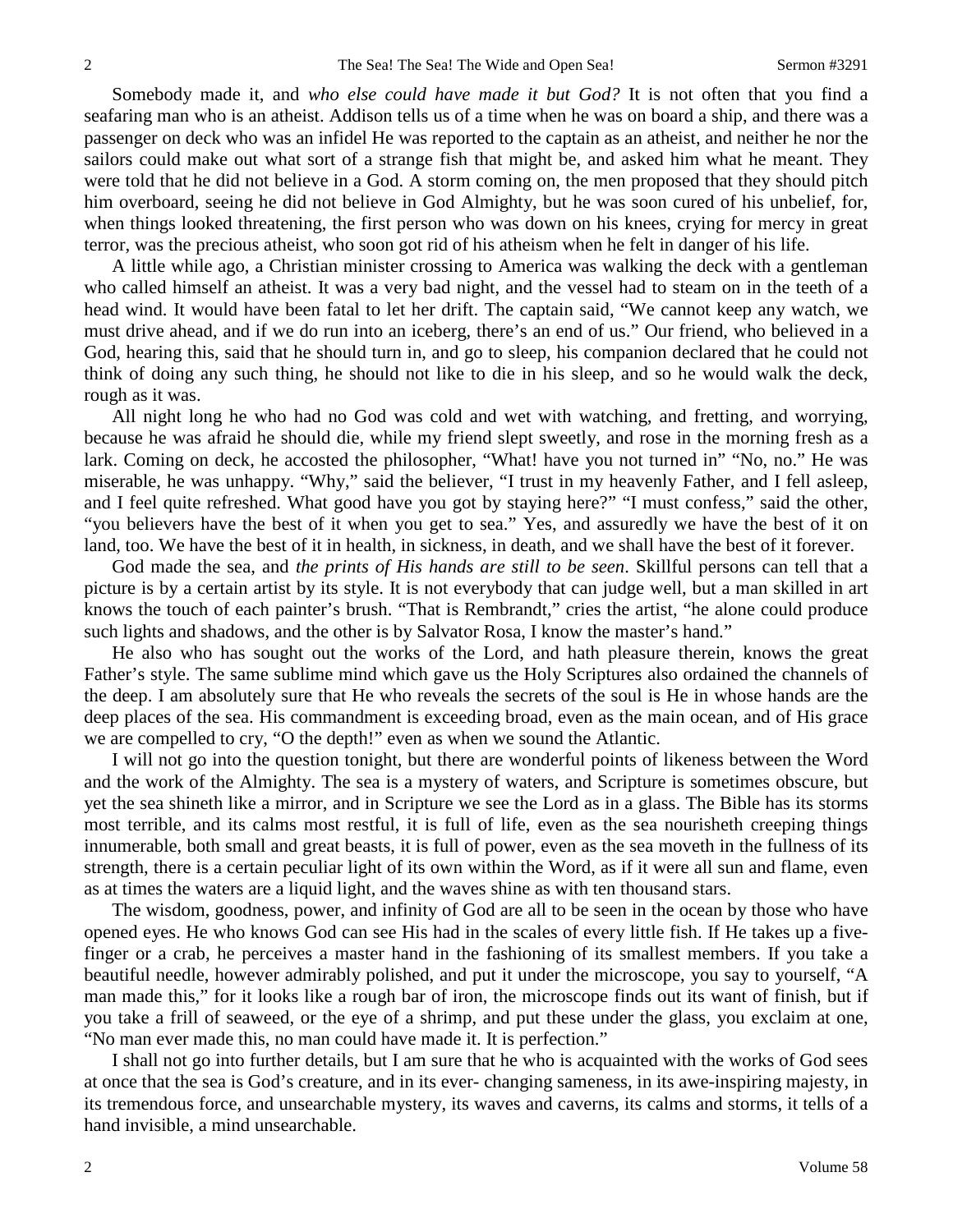God made the sea, you can mark His wisdom there. Philosophers tell us there is just as much water in the sea as there ought to be, and no more. Perhaps, if there were twice as much sea as we now have, we should not be able to live, and if there were any less, the world would become too dry for human habitation, the land and water balance each other to an ounce and a drop, there can be neither more nor less. Permanent and fixed are the relations and proportions of matter, substances may change their combinations, but of the elements the same amount must abide till all things pass away.

That the sea is salt, and therefore does not corrupt, that it is moved with tides, and therefore does not stagnate, that it evaporates, and therefore does not increase so as to drown the earth, are all instances of divine wisdom. If its waters were more or less salt than they are, many fishes would die, and the floating power of the ocean would change. There is a relation between the size of the ocean and the balancing of a dewdrop upon its blade of grass, a proportion between a hurricane and the dancing of a gnat in the summer's sun. The more we study the sea, the more shall we say, "Thy way, O LORD, is in the sea, and thy path in the great waters."

And certainly no man can deny the power which thunders across the billows. What tremendous force is there displayed! "The floods have lifted up, O LORD, the floods have lifted up their voice; the floods lift up their waves. The LORD on high is mightier than the noise of many waters, yea, than the mighty waves of the sea." When one has seen the damage the sea has wrought upon our coasts, the way in which the hardest rock has been worn away, when one has sadly watched a huge barque tossed to and fro like a plaything, and when one has heard how the hugest vessels are caught in a cyclone, and whirled away like feathers, one bows upon his face before the almighty Lord who rules the sea

And yet God's goodness is there as well. The sea is a great benefactor! Where were the clouds, and where the rains, and where our harvests, if it were not for the ocean? The sea feeds myriads with its fish and enriches many more by its commerce. It was once thought to divide nations, but now it has become the highway by which they communicate, a silver belt by which all lands are bound to one another. England, above all nations, has reason to see the goodness of God in the sea. Perhaps we had not even remained a nation if the silver streak had not separated us from the continent. Most probably we had not been a free nation, or a Protestant nation, if the Lord had not bidden the waters encompass us.

> *"O Britain, praise thy mighty God, And make His honors known abroad; He bade the ocean round thee flow, Not bars of brass could guard thee so."*

May God inspire British hearts with gratitude to Him for setting old England like a queen in the midst of the sea, where she laughs at the tyrant's power.

Every attribute of God shines in the sea although the more spiritual and precious are but dimly seen, these being reserved to be manifested in Christ Jesus the Lord, before whose feet the sea crouched in reverence. Perhaps e'en those attributes will be discovered to be there in same degree when our eyes shall be strengthened to see the glory of the Lord in all His works. Till then we will listen to the sea, and think of it as an—

> *"Impassioned orator with lips sublime, Whose waves are arguments which prove a God."*

God made the sea. I delight to reflect upon this fact, for *it brings us so very near to God*. Yonder at our feet are the blue waves which He has created. You have certain treasures which you value greatly because they were made by a dear friend, and you say, "Whenever I look at them I seem to feel him near." Thus do God's works make us feel that He is not far from us. Mungo Park, in the deserts of Africa, had his heart cheered by taking up a little bit of moss, and reflecting that God made it, and that the Creator had been there, and was there, watching over the tiny green thing.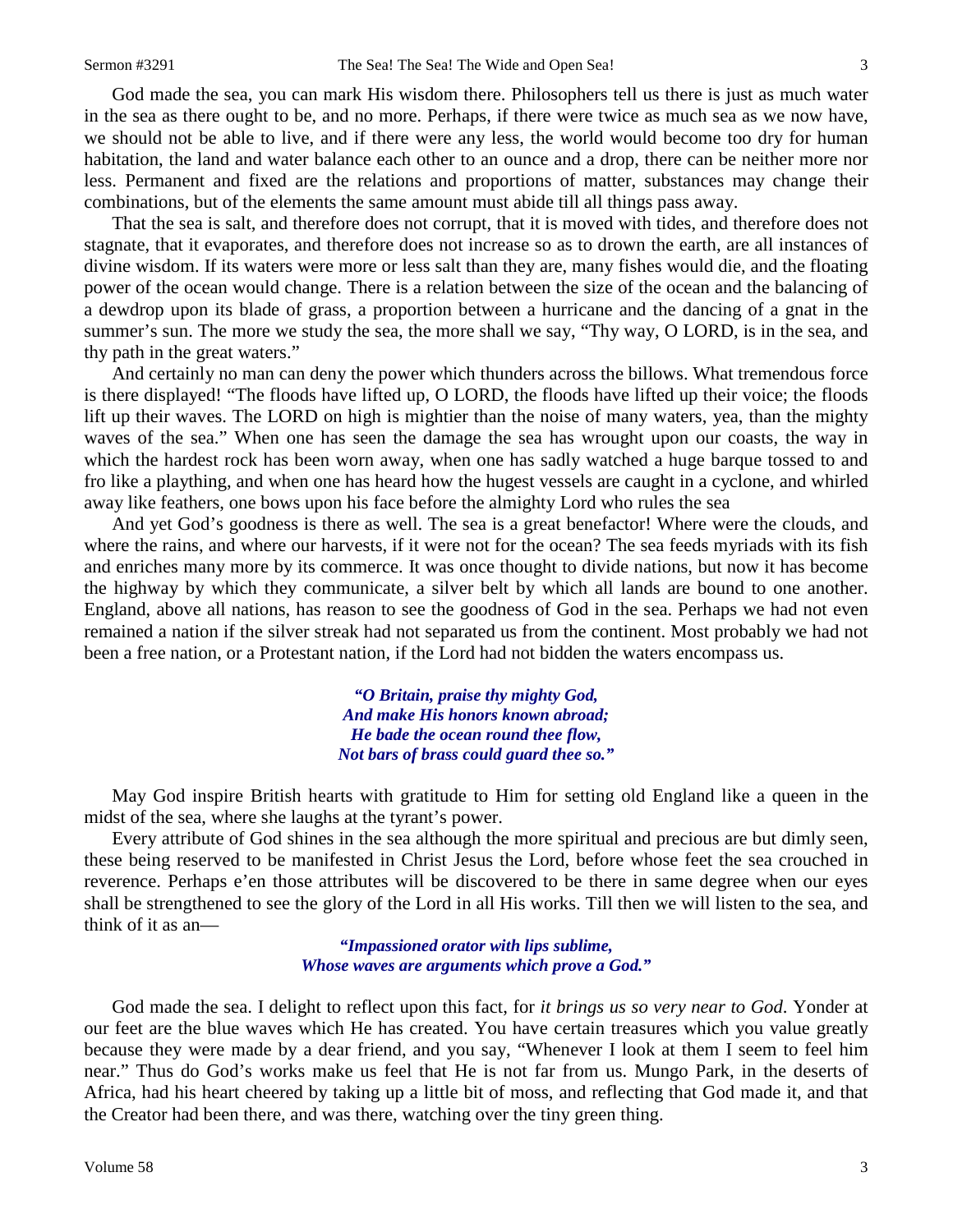Come, then, my friend, and stand by the sea, and say to yourself, '"The sea is his, and he made it.' Here is something that my heavenly Father made. He has left His footprints on these waves, He is here still, and His power worketh ever." The palpitating heart of the sea, with it perpetual tide, tells of God's present life. Its alternate advance and retreat at His bidding prove His present majesty, for He says, "Hitherto shalt thou come, but no further."

I trust many of my seafaring friends have often felt near to God when alone upon the vast deep. God is in Ratcliff Highway, but it is uncommonly hard to find Him. We could find fifty devils there in five minutes sooner than find a trace of God, for there is the den of the drunkard, and there is the foul haunt in which men are robbed and ruined, the house of the strange woman, of which Solomon says, "the dead are there, and her guests are in the depths of hell."

Far out at sea the sailor is free from the danger of falling tiles and chimney-pots, when the wind is blowing, and he is free also from many a temptation which besets him on shore. Often, I have no doubt, when you have been alone, watching at night, pacing the deck to and fro, and looking up to the bright stars, you have thought, "God is very near me now."

I remember, when going to Hamburg, I stood at night with the captain upon the quarter-deck, and suddenly a light seemed to rush down the mast, and light up the rigging and the whole ship in such a manner as I never saw before. For an instant the vessel seemed to be on fire, and then the light was gone. "What is that?" I said. "What is that?" said he, for neither of us knew, but we felt awe-struck. Seafaring men meet with them often—strange things that we "land lubbers" never dream about. "They that go down to the sea in ships, that do business in great waters; these see the works of the LORD, and his wonders in the deep."

God seems to come very near to those who are on the waters. When the wind howls, and the sea booms, the noise would suffice to drown a thousand volleys of artillery. "The voice of the LORD is upon the waters: the God of glory thundereth: the LORD is upon, many waters." When men mount up to heaven, and go down again to the deeps, then is God present to them, and they cry unto him in their trouble. The sea has often, forced men to exclaim—

### *"Great God, how infinite art Thou! What worthless worms are we!"*

The fact that God made the sea *should make us feel more confidence in venturing upon it.* We may trust ourselves upon the King's highway, we may go when Jesus went, and where the Lord reigneth, "The LORD sitteth upon the flood; yea, the LORD sitteth King for ever." As "all things work together for good to them that love God," there is nothing left to work for evil. The sea cannot destroy those whom God would preserve. Even if the sea in its tempestuous mood should take away our lives, what will it do but waft us to the gates of heaven? It is as well to go to glory by water as by land, perchance drowning is an easier death than expiring with broken bones or torturing pains.

You who are about to emigrate to Australia or to America and are feeling dreadfully troubled tonight at the thought of the terrible sea, should be of good courage. Your Master went to sea and His disciples went with Him, they too, were tossed with tempest, and yet their vessel and the other little ships which sailed on the billows of dark Galilee were safe. Our Master, who is Lord High Admiral on the seas, brought all the fleet into harbor safe and sound. He has not given up His rank, or lost His power, and He will save all who sail under a convoy. No tempest or tornado shall wreck a soul that is in His charge.

*This ought to make us feel at rest as to those who lie buried beneath the waves*. I have heard it said by one or two whom I have known, "I would not have minded, sir, if they could have found the body." I suppose there is something natural about that regret, but I do not greatly sympathize with it. The sea is God's own and blessed are they who lie in God's most sacred sleeping-place, where no spade of sexton shall ever disturb their bones. Where can any of us lie better than where "pearls lie deep"? What myriads are there already! When the trump of the resurrection sounds, the sea must give up her dead, and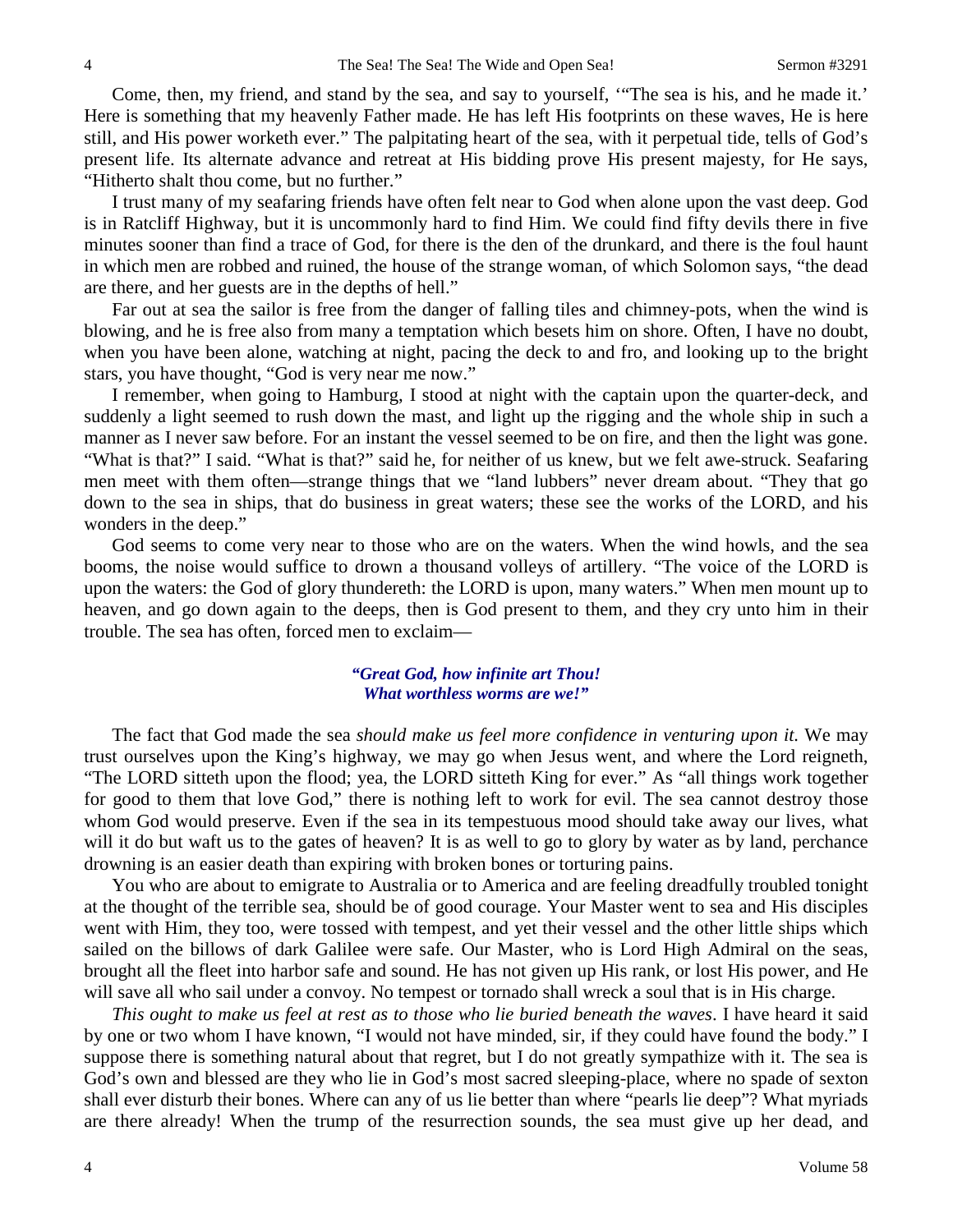myriads will stand upon the waves, as on a sea of glass, to be judged, and full many of them will rise to their eternal thrones from the caverns of the mighty main. God has but to speak it, and though the bodies may have been devoured by fish, or dissolved into their separate atoms by the perpetual beating of the surf, yet when He speaks it, frames shall be refashioned, life shall come back at His call, and our dead men shall live, and in their flesh shall they see God, who, ere they died, had learned to say, "I know that my Redeemer liveth."

Do not be distressed by the fear of dying at sea. You must die somewhere. Do you know the old story of the man who asked a captain if he was afraid to go to sea? "I am not," said the mariner, "why should I be?" "Look at the danger," said the landsman. "How did your father die?" "He died at sea" "How did your grandfather die?" "He was lost at sea" "And your great-grandfather?" "Yes," he replied, "I have heard that he, too, was drowned at sea" "Surly then, you are afraid to go to sea?" "No," said the captain, "I am not. Where did *your* father die?" "He died in his bed" "And where did your grandfather die?" "He died in his bed." "And where did your great-grandfather die?" "So far as I know, he also died in His bed." "And yet you are not afraid to go to bed!"

There is good, sound reason in such a view of the matter. We shall not die before our time. Our lives are in the divine hands. You may well smile at my tale, and I hope you will keep a gleam of that pleasant look for the next time death stares you in the face, and then say to yourself, "Be still, my heart. If my time has come, I will commit my spirit into the hands of a faithful Creator, and feel that, if I sink, I shall drop into my Father's hand, for He holdeth the waters in the hollow of His hand." Thus much upon that first point, God made the sea

**II.** Our second point is, GOD OWNS THE SEA, "The sea is his, and he made it,"

*He owns it by right of creation.* It is not everything that a man makes that is his own. Many tradesmen are occupied in making divers articles which, when they have made them, belong to their masters, but that is because the materials are found for them. God made the sea out of nothing, there were no materials ready to His hand to make this world of, but His own omnipotence spake it into existence. He filled the sea from His own treasury, the liquid stores were His own.

There is not in the sea at this moment a single wave that anybody made but God, and all the constituent elements of it were created by Him, and by Him only. Therefore He claims the sea from shore to shore, and who shall question His title? Not only did He own it once, but He owns it now, He has never handed over the ocean to any people or nation. David said, "The sea is his," and it is Gods still, and it always will be His sea.

But the sea is man's. God evidently meant us to go to sea, because when He made man, almost the first thing He said was that He made Him to have dominion over the fish of the sea, and I do not see how we can have dominion over the fish of the sea if we never go to sea at all. There are the fish, thousands of miles from the shore, and if no mariner shall ever cross the deep, what dominion can we be said to have over "the fish of the sea, and whatsoever passeth through the paths of the seas"? He made man to be a fisherman as well as to be a farmer, He meant him to plough the waves as well as to plough the shore, in fact, our present race all sprang from one whose huge vessel was the cradle of the new race.

Man owns the sea, but still the sea is God's. Man is God's viceroy, but God is the true King. Man is tenant under God, and should pay the quit-rent of reverential gratitude and adoration, for the freehold of the sea remaineth with the Lord. There may be a viceroy in India or in Ireland, but India and Ireland are still the Queen's, and so man may have dominion over the fish of the sea, but it is a delegated sovereignty, the sea is still the Lord's.

Old ocean does not belong to Neptune, as the heathen used to say, Father Neptune is an idle dream. The idolaters parceled out the various kingdoms among their deities, one should rule the heavens, another the clouds, another the earth, and another the sea, but we know that there is one God alone. The sea is JEHOVAH'S, and not Neptune's.

Though we sometimes sing, "Rule Britannia! Britannia rules the waves," the words are not true, JEHOVAH rules the waves, and not Britannia. There is a sense in which the patriotic song expresses a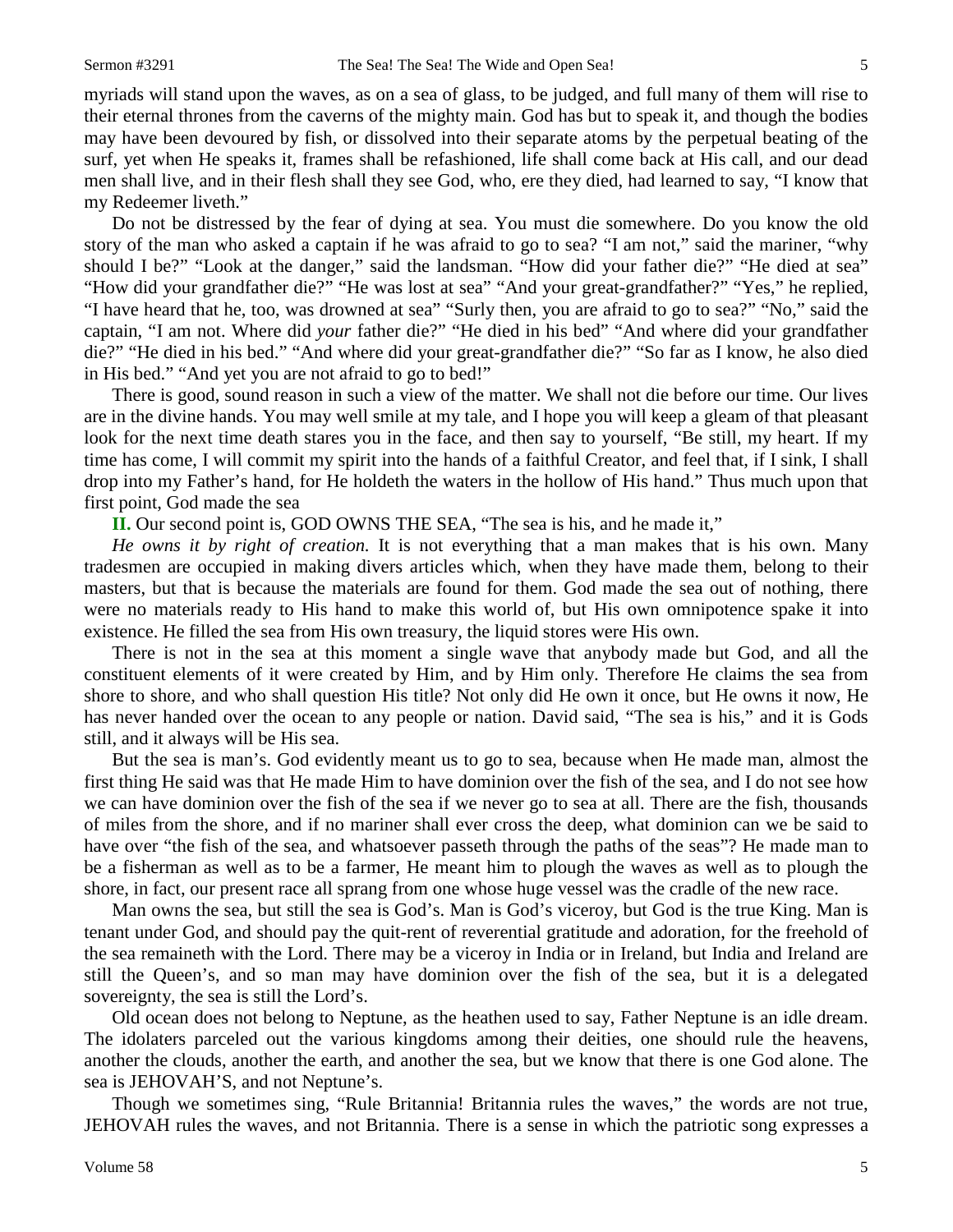great truth, and I have not a word to say against it, but we all know that we may be on board Britannia's biggest ship of war, but the Union Jack cannot save us in the time of tempest. JEHOVAH must then interpose and bid the billows sleep. "The sea is his, and he made it."

I sometimes feel very glad when I look at the sea and think that it belongs to the great and generous God, and not to greedy man. Here upon land every foot of earth is enclosed by somebody, and jealously guarded from trespass. The village had a breezy common, upon which a poor man might at least keep a goose, but the great folks could never rest till every inch was put within hedges and made their own. You can scarcely walk anywhere without being met by *"Trespassers, Beware."*

Mountains and hills, which everybody ought to be allowed to climb without leave, are fenced in and kept from all intruders. Men fight for years over a yard of ground. This is my lord's, and this is my lady's, and this is copyhold of the manor. "The heaven, even the heavens, are the LORD'S: but the earth hath he given to the children of men," and they scramble for it, and divide it among themselves.

No such greed can appropriate the sea. The free sea cannot be parceled out, nor hedged, nor ditched, nor dyked, nor walled. It has no lords of the manor, but remains free and unappropriated forever. "The sea is his, and he made it." According to law, a few miles from the shore the sea belongs to the country which borders on it, but once reach the main ocean, and nationalities are forgotten. The sea is neither English nor French, Dutch nor American. No baroque is a trespasser there. No one ever thought of impounding stray whales for going out of their owner's fields. The pastures of the deep are for all fish, they may feed where they will, from shore to shore.

"The sea is his," and *this begets in you a joyous sense of liberty,* as though for once you were beyond bounds, and like a sea-bird feared no cage or fowler's snare. Oh, for a bound from billow to billow of the unpolluted main, where sail of man has never been seen, or voice of blasphemy ever heard! Who can hinder our liberated spirit as it dances on the wave, or dives beneath it? May we always wear that free spirit about us, even in these huddled homes and narrow streets! Let us not be grasping, mean, narrow, let us not hedge in all things unto ourselves, but desire that others may share in our blessings. May we have largeness of heart as the sand which is on the seashore, and greatness of love comparable to the immeasurable sea!

"The sea is his," then, *this sentence puts all other claimants out of court*. The sea is the Lord's, and therefore He ought to be reverenced on it. Hush! Hush! What are you at man? Swearing at God on His own sea! Stop till you get on land, and when you reach the shore, stop till you can find a place where God is not near you, for to swear at Him to His face is madness. Will you insult God on His own sea? No, surely. If the sea is His, you will mind what you are at.

When a man is out in the street, when he wanders about as he pleases, he may often take many liberties, but if he is invited to a friend's house, he does not like to be too boisterous and noisy, but minds his manners. If any of us were invited to dinner with the Queen, I am sure we should feel quite nervous, and ask of our friends, "Jack, how do you behave when you go into a palace? What is the way of doing it?" You would all be anxious to be proper and well-behaved.

On the sea, it seems to me that you should be particularly careful of what you say and do, for you are on God's premises. In as much as He can hear you think, mind what you think about. On the sea you are inside God's house, be holy then, "for holiness becometh his house for ever." There is the throng of the great King, and around it is a pavement of crystal—I mean the glassy sea—and you sailors should think of yourselves as God's courtiers, permitted to come very near Him, and to behold more of His glory than any other men. Oh, that you may be led to think of your position in this light!

I wish you would think highly of your honorable calling. When a man thinks that his calling necessitates his being wicked, he is sure to be wicked, but when he judges that he is under obligation to be holy, peradventure he will desire to be so, and God's grace will help him to be so. Ho, you who do business on God's own sea, fly away from His royal domain if you resolve to rebel against Him. Do not dare to sin to His face. But where shall you go? If you take the wings of the morning, and fly to the uttermost parts of the sea, you are still within His courts.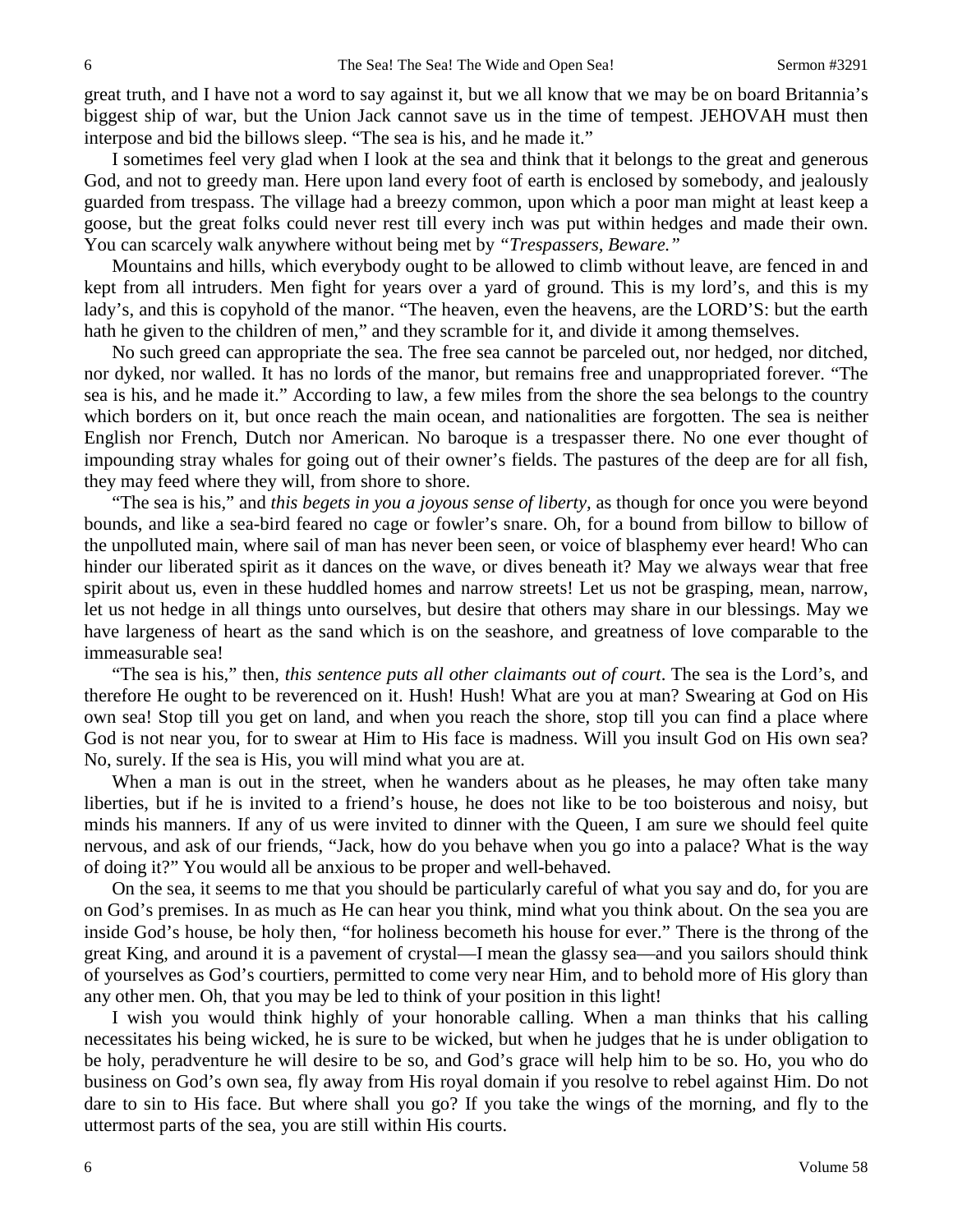There is yet another view of the matter, the sea is the Lord's, and therefore *I may confess my sin to Him when I am out on the ocean,* and He will hear me, for He is there, I may weep the tear of penitence, and He will see me, for God is there. Out at sea I may cry, "My Father," and He will hear His child. Brother, you may find Jesus at sea, for He was at home on the wave, and a companion of seafaring men. The lake of Galilee was familiar with His voice, and saw His answer to the prayer, "Lord, save, or I perish." The sea around you waits to hear you pray, and to see God's wonders on the deep.

Something calls for a repetition of that "hush" which I gave just now, in the thought that "the sea is his," for *God reveals Himself through the sea,* therefore gaze with awe. I have not the slightest doubt that many a man has learned much of God on the ocean, although as yet he knows not the Redeemer and his salvation. I wish every sailor would daily read the Bible, which is our chart to heaven, but many, who have neglected that blessed Book, have found lessons of warning, ay, and lessons of hope, in the rolling wave. O hear the voice of God in the storm! Be warned as you escape from the jaws of death! Have hope as you cling to the rock! The sea is God's, take care that, when you fly over its hallowed surface, you read JEHOVAH'S Book, bow before His throne, trust in His Son, and offer to Him continual thanksgiving.

It seems to me that, as the sea is God's, *then sailors should be His too,* or else they are trespassers. A man feeds his own sheep in his own pastures, and would not God have His own mariners on His own sea? Moreover, if God owns the sea because He made it, He owns *you,* because He made you too. You are His creature, and by all the rights of creatorship you belong to Him. He claims you, will you dispute the claim? I would not like to think of you as a blot upon the fair face of ocean.

God is looking over all the waters, and seeing the white sails and the smoking funnels that even now are passing from shore to shore, and He is saying, "The sea is all Mine, but those men who breast the storm are not Mine. I preserve them, but they never think of Me. I have sent salvation to them, but they will not hear it. The fish and the bird know their seasons, but man rebels against Me." I cannot bear to think that it should be so. I long for the day when every ship upon the sea shall be an ark, and every sailor a Noah.

What are some of you sailors at? Why, there are many of you whom I would trust with anything, I would not count my gold, but trust you with my purse, I am so sure that you would bring it back safely. You hate dishonesty and would not tell a lie. You speak out bravely, and fear no man, and yet some of you rob God. You pay your debts to everybody most freely, but not to your Maker. You owe Him most, and yet think of Him least. Is not this wrong?

See that child! They say he is very good to the servants and to strangers, but he always puts on a scowl when he sees his father, for he cannot bear him. Would you like to be the father of such a child? Yet you are like him. You are capital fellows on board a ship, capital man on shore too when you get among your families, and yet toward God you act shamefully. May the Spirit of God lead you to feel that you are wrong, and when you feel it, may you have grace to tack about, and steer for another point!

A little while ago, a vessel picked up a man far out at sea in an open boat, he was unconscious, the oars were lying by his side, and he had evidently drifted from off the beach, carried by a current right away from help. I wonder whether any man here is drifting right away, out of sight of land, drifting on and on! Ah, Jack, when you were a boy, you went with your mother to the little chapel in the village. Do you recollect that you were in the Sunday school? You loved to worship with your mother, who is now in heaven, but you went away from home, and you went away from God too! You have been pretty nearly round the world, do you remember the places where you have landed only to plunge into sin?

Oh, you forget, do you? I must tell you then, that God does not forget, and your own conscience does not forget, for the stain is on your soul today. You have drifted, drifted, drifted. How long is it since you read a chapter of the Bible? How long since you bowed your knee in prayer? You have drifted very far out.

I wish this full-rigged ship of mine, which has just come within sight of you, might pick you up. At any rate, I hail you from this quarter deck, and if you are not quite unconscious, I hope you will hear the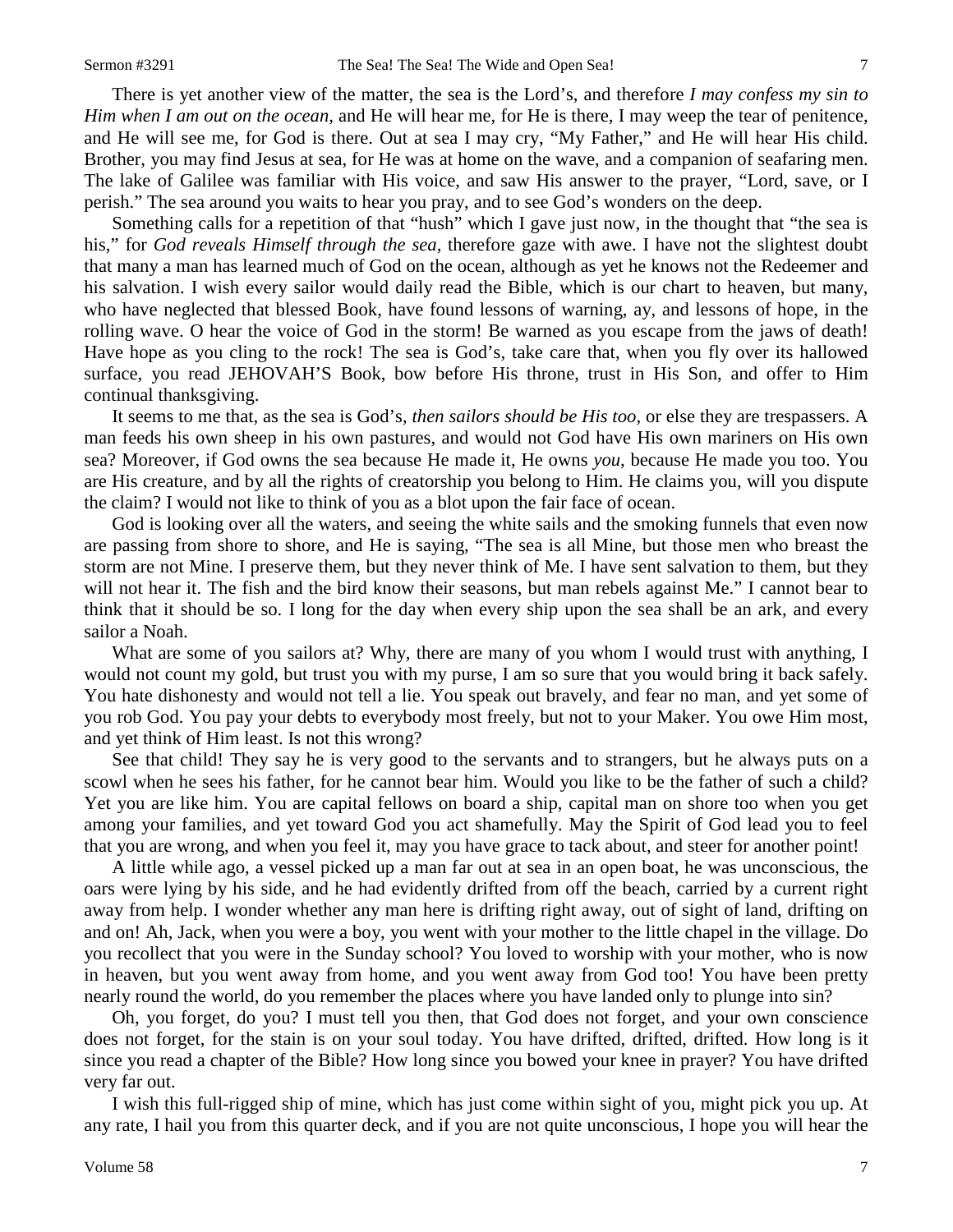call. Poor shipmate, we would like to get you up the ship's side! Some of my crew will be after you in the boats directly, for there are true hearts here that love to rescue the perishing. If one of them comes alongside, just know that he is a friend, and that he comes in the name of Jesus, "mighty to save." May the Lord Jesus come Himself, and put out His hand to some sinking Peter, and save Him from a watery grave! Amen.

I wonder where the training ship "Atalanta" now is! Where are the other vessels which have been missed so long? We have reason to fear that they are lost! Fine vessels, and yet lost! Hundreds on board, and all lost! We cannot bear to think of it. If they are lost, it will be of no use to go after them, the swiftest vessel cannot overtake them, and the sharpest lookout will never see them. They are beyond hope, but what a mercy it is that *you* are not! If it had not been for the mighty hand of God last voyage, you would not only have been lost at sea my friend, but lost forever. To be lost at sea, if the soul is safe, is but a small calamity, but to lose the soul is to lose all. It were good for that man that he had never been born.

Blessed be God, you are not in hell yet! You are not shut out from mercy yet, Jesus Christ still flies the mercy signal, and His servant still cries to you, "Come, come, come to Jesus. Come and welcome, come and put your trust in the Savior." May His gracious Spirit lead you to do so! Recollect, wherever you are, on whatever sea you may sail, the sea is His. His grace reaches to the uttermost. The shipwrecked soul is still within the reach of mercy, if God do but lead it to cry to Him out of the lowest depths, He will hear the voice of supplication.

**III.** I now invite you to the third and concluding point, "O COME, LET US WORSHIP AND BOW DOWN."

You of the land, and you of the sea, let us together worship the Lord our God. It is no new work for some of us, for our life is spent in worship, but oh, if it be a new thing with any man here, I would gently take him by the hand and say, "Come, friend, let us worship and bow down, let us do it together. You are a sinner, so am I, you have no merits, and I have none, if ever you are saved, it will be by grace alone, and so it will be in my case. Jesus must be your only hope, and He is mine. 'O come, let us worship."

Have you never worshipped God? Then, sit still in the pew, and do it. Say, "My God, Thou hast made me, teach me how to worship Thee." Shall I stop a minute while you ask pardon for Jesus' sake? (Pause.)

This is the last thing I have to say. I recollect a man, an old sailor, who had been a great blasphemer, he was a regular old salt, but there was no salt of grace in him, for he hated religion. He heard the Gospel, the Lord brought him to his knees, broke his heart, gave him deep conviction of sin, and afterwards led him to look to Christ, and trust Him, and find salvation.

When this weather beaten mariner came forward to join the church, he said, "I am come to get on the register, for I have got a new Owner. I used to carry the black flag at the masthead, and there was not a timber in me but what belonged to the devil. I carried many a cargo and sailed over many a sea for him, but now I belong to Jesus from stern to stern, and I want to run up the blood-red flag of Christ, who has bought me for His own. I want you to register me under my new Owner and let me sail with those who belong to Him." We were glad enough to register him in the church book. The first point is to get the Owner—the Lord Jesus—and then to own Him before all the world.

You Christian sailors, wherever you go, show your flag! A dear man of God, a captain, was baptized here last Thursday night, and he told me that twenty or more of his crew were converted on the last voyage out. He said, "We cannot make Christians of them, but we give them an opportunity every day of hearing the Gospel, and blessed be God, many have found the Savior."

Captains, mind you look to your crews, and don't have their blood on your skirts through your neglect. If you are not captains, if you have any influence at all, carry the Gospel wherever you go. I believe if you are nothing but cabin boys, you can speak a word for Jesus Christ, if you have Jesus Christ in your hearts, and then others will say, "Why, that boy shames us, for he loves the Savior."